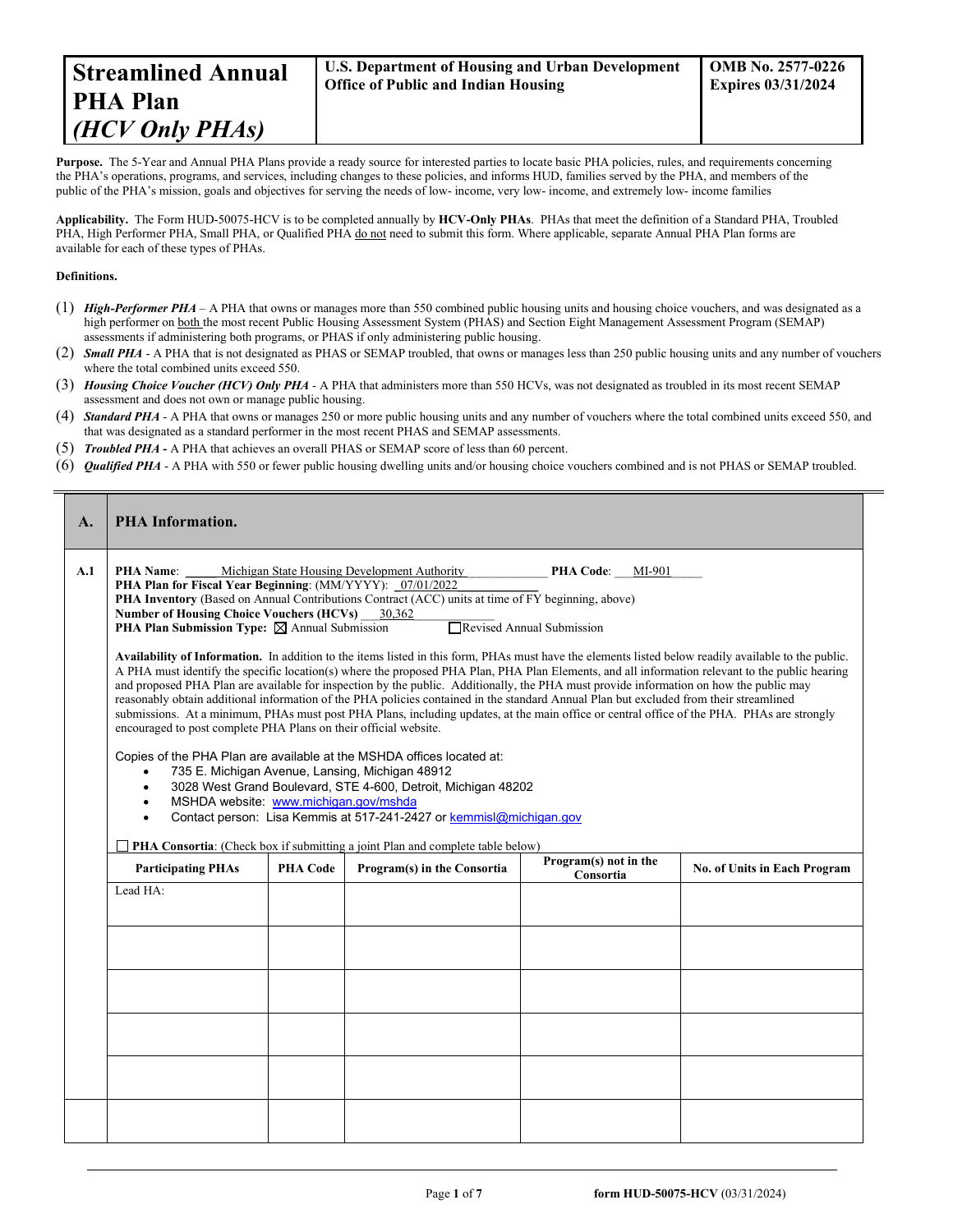| <b>B.</b> | <b>Plan Elements.</b>                                                                                                                                                                                                                                                                                                                                                                                                                                                                                                                                                                                                                                                                                                                                                                                                                                                                                                              |
|-----------|------------------------------------------------------------------------------------------------------------------------------------------------------------------------------------------------------------------------------------------------------------------------------------------------------------------------------------------------------------------------------------------------------------------------------------------------------------------------------------------------------------------------------------------------------------------------------------------------------------------------------------------------------------------------------------------------------------------------------------------------------------------------------------------------------------------------------------------------------------------------------------------------------------------------------------|
| B.1       | <b>Revision of Existing PHA Plan Elements.</b><br>a) Have the following PHA Plan elements been revised by the PHA since its last Annual Plan submission?<br>Y<br>N<br>Statement of Housing Needs and Strategy for Addressing Housing Needs.<br>⊠<br>$\boxtimes$<br>Deconcentration and Other Policies that Govern Eligibility, Selection, and Admissions.<br>⊠<br>Financial Resources.<br>⊠<br>Rent Determination.<br>$\boxtimes$ Operation and Management.<br>$\boxtimes$ Informal Review and Hearing Procedures.<br>Homeownership Programs.<br>⊠<br>$\blacksquare$<br>Self Sufficiency Programs and Treatment of Income Changes Resulting from Welfare Program Requirements.<br>⋈<br>$\boxtimes$ Substantial Deviation.<br>$\boxtimes$ Significant Amendment/Modification.<br>(b) If the PHA answered yes for any element, describe the revisions for each element(s):<br>See Attachment A for revisions to applicable elements. |
| B.2       | New Activities. - Not Applicable                                                                                                                                                                                                                                                                                                                                                                                                                                                                                                                                                                                                                                                                                                                                                                                                                                                                                                   |

r

ī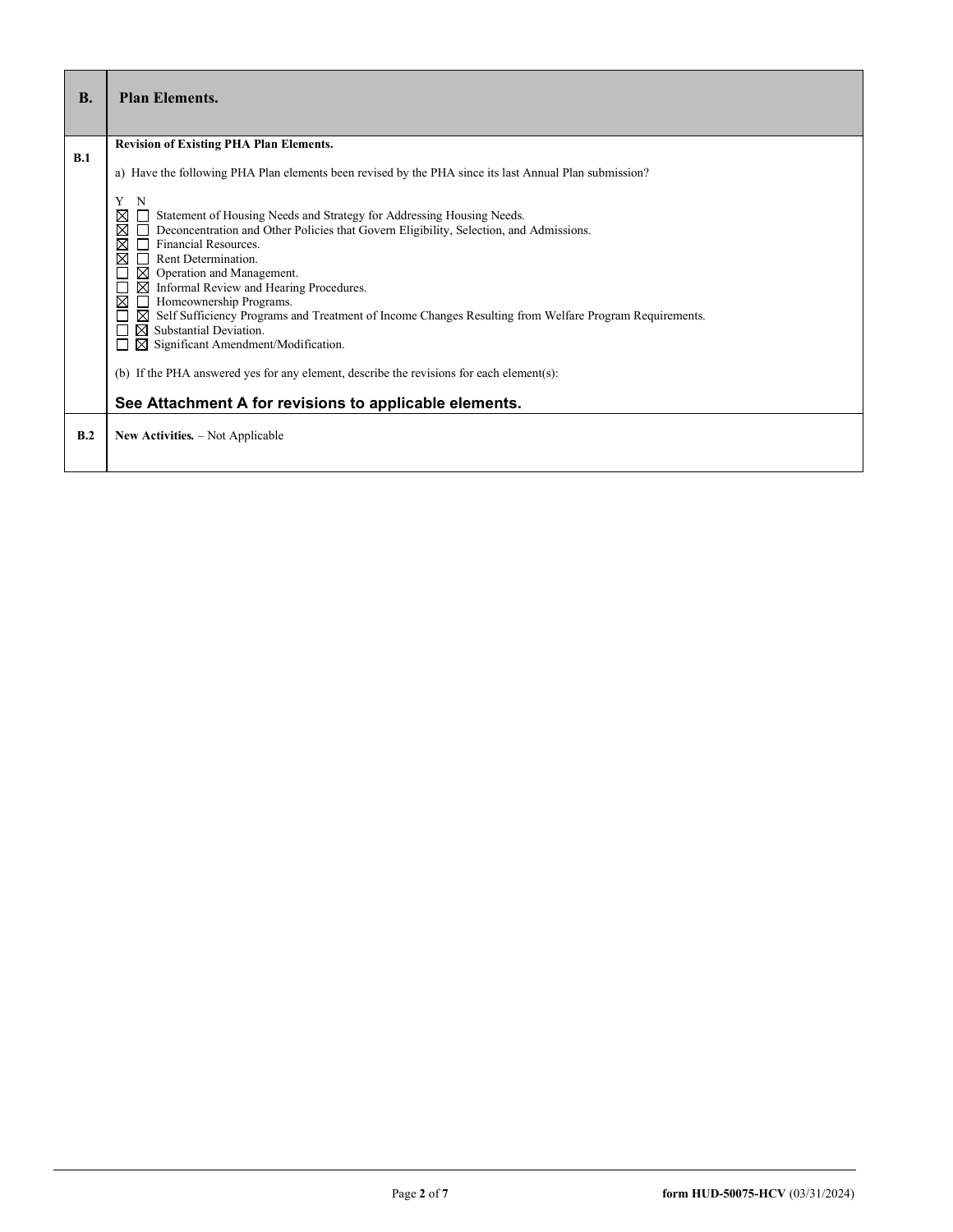| <b>B.3</b> |    | Progress Report.                                                                                                                                                                                                                                                                                                                                                                                 |
|------------|----|--------------------------------------------------------------------------------------------------------------------------------------------------------------------------------------------------------------------------------------------------------------------------------------------------------------------------------------------------------------------------------------------------|
|            |    | Provide a description of the PHA's progress in meeting its Mission and Goals described in its 5-Year PHA Plan.                                                                                                                                                                                                                                                                                   |
|            |    | MSHDA's current 5-Year Plan covers fiscal years 2019-2024. This progress report reflects activities undertaken since<br>January 1, 2019.                                                                                                                                                                                                                                                         |
|            | 1. | Expand the supply of assisted housing                                                                                                                                                                                                                                                                                                                                                            |
|            |    | Applied for additional Mainstream Vouchers through the HUD 2019 NOFA application<br>$\bullet$<br>Applied for and awarded 5 additional VASH vouchers to be utilized in the Iron Mountain VA Medical<br>$\bullet$<br>Center's catchment area.                                                                                                                                                      |
|            |    | Applied for and awarded 12 additional VASH vouchers to be utilized in the Saginaw VA Medical<br>$\bullet$<br>Center's catchment area.                                                                                                                                                                                                                                                            |
|            |    | Awarded 462 Tenant-Protection Vouchers by HUD to be converted to Project-Based Vouchers for<br>$\bullet$<br>residents located in Bay, Kalamazoo, Lapeer, Oakland, and Wayne Counties.                                                                                                                                                                                                            |
|            |    | Awarded 170 Tenant-Protection Vouchers by HUD to assist 170 families affected by a foreclosure of<br>$\bullet$<br>a property in Genesee County.                                                                                                                                                                                                                                                  |
|            |    | Awarded 37 Enhanced Vouchers by HUD to assist families affected by mortgage prepayments in<br>$\bullet$<br>Oakland and Kalamazoo Counties.                                                                                                                                                                                                                                                       |
|            |    | Awarded the transfer of the Greenville Housing Commission's HCV program by HUD. This includes<br>$\bullet$<br>107 tenants/vouchers and 45 FSS slots.                                                                                                                                                                                                                                             |
|            |    | Public and private funds continue to be leveraged in the development of project-based vouchers with<br>$\bullet$<br>LIHTC and developer/owner funds.                                                                                                                                                                                                                                             |
|            |    | Awarded 779 Emergency Housing Vouchers (EHV) to assist individuals and families that are homeless,<br>$\bullet$<br>at risk of homelessness, fleeing or attempting to flee domestic violence, dating violence, sexual assault,                                                                                                                                                                    |
|            |    | stalking, human trafficking or recently homeless.<br>Applied for and granted an expedited waiver from HUD to establish 2022 payment standards at 120%<br>$\bullet$<br>of the 2022 Fair Market Rents.                                                                                                                                                                                             |
|            | 2. | Improve the quality of assisted housing                                                                                                                                                                                                                                                                                                                                                          |
|            |    | Continued to strive to obtain a SEMAP score equaling "high performer".<br>$\bullet$<br>Continued to research, develop, and implement a paperless file management system.<br>$\bullet$<br>Continued to research develop and implement an on-line application system for the Project-Based<br>$\bullet$                                                                                            |
|            |    | Voucher Program.<br>Continued to improve the informal hearing process within MSHDA by working with the Michigan Office<br>$\bullet$<br>of Administrative Hearings and Rules (MOAHR) staff to short the time between request for informal<br>hearing and the actual hearing.                                                                                                                      |
|            |    | Conducted over 4,708 intensive HCV participant file audits to maintain quality control.<br>$\bullet$<br>Continued to perform monthly and quarterly performance reviews on contracted Housing Agents.<br>$\bullet$<br>Conducted or will have conducted over 370 quality control HQS inspections to monitor the quality of<br>$\bullet$<br>HQS inspections conducted by contracted Housing Agents. |
|            | 3. | Increase assisted housing choice                                                                                                                                                                                                                                                                                                                                                                 |
|            |    | Created a damage claim incentive program for landlords to access funds for damages to units<br>caused by HCV participants that exceed normal wear and tear for which the security deposit does<br>not cover.                                                                                                                                                                                     |
|            |    | Continued to conduct outreach efforts to recruit new landlords by advertising and encouraging the use<br>$\bullet$<br>of the www.affordablehousing.com to list available rental units.                                                                                                                                                                                                           |
|            |    | Continued the HCV Homeownership program (Key to Own); the Key to Own Program has closed on<br>$\bullet$<br>127 homes with voucher participants.                                                                                                                                                                                                                                                  |
|            |    | Continued to implement use of housing choice vouchers in the Project-Based Voucher program.<br>$\bullet$<br>MSHDA awarded 440 project-based vouchers to eighteen (18) multi-family developments. The PBVs                                                                                                                                                                                        |
|            |    | continue to target supportive housing populations. See Attachment B for a current list of PBV<br>developments and their locations.                                                                                                                                                                                                                                                               |
|            | 4. | Promote self-sufficiency and asset development of families and individuals                                                                                                                                                                                                                                                                                                                       |
|            |    | Increased the number and percentage of employed persons in assisted families by evaluating the FSS<br>$\bullet$<br>participant's job marketability and providing referrals to the local Michigan Works! Agency. Current data<br>reflects that 33% of all FSS participants are employed.                                                                                                          |
|            |    | Successfully graduated 206 participants from the FSS Program for a total escrow payout of over<br>\$1,518,349.                                                                                                                                                                                                                                                                                   |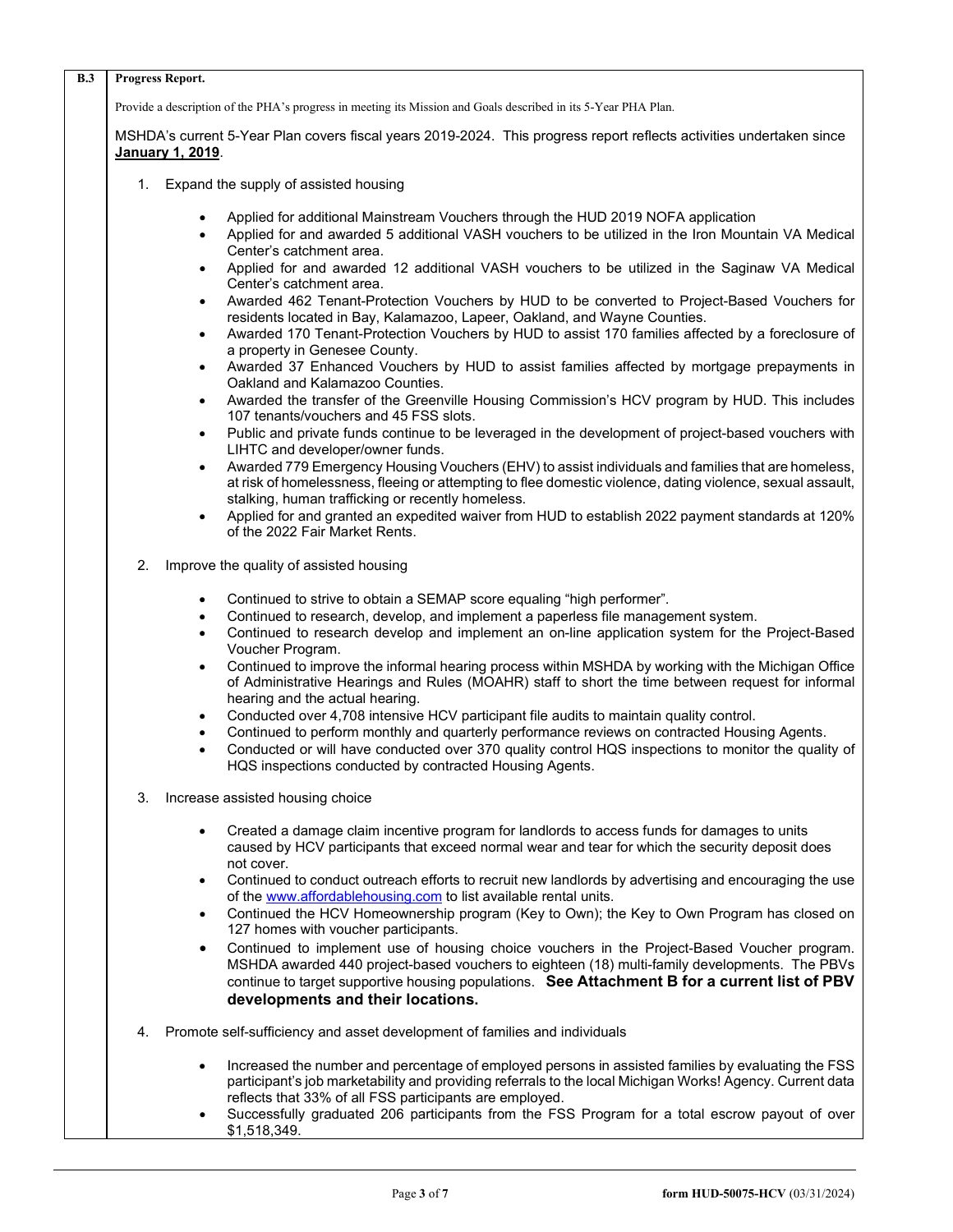|     | Enrolled over 1,411 new HCV participants in the FSS Program.<br>$\bullet$<br>Continued to provide or attract supportive services to improve participant employability by offering Job<br>$\bullet$<br>Placement Services, Financial Capability Counseling, Individual Development Accounts, or other<br>housing case management services.<br>Continued to provide or attract supportive services to increase independence for the elderly or families<br>with disabilities.<br>5.<br>Ensure equal opportunity in housing for all Americans                                                                                                                                                                                                                                                                                                                                        |
|-----|-----------------------------------------------------------------------------------------------------------------------------------------------------------------------------------------------------------------------------------------------------------------------------------------------------------------------------------------------------------------------------------------------------------------------------------------------------------------------------------------------------------------------------------------------------------------------------------------------------------------------------------------------------------------------------------------------------------------------------------------------------------------------------------------------------------------------------------------------------------------------------------|
|     | Created a Diversity, Equity, and Inclusion division.<br>$\bullet$<br>Created a new fair housing specialist staffing position.<br>$\bullet$<br>Continued to ensure equal opportunity and affirmatively further fair housing.<br>Continued to undertake affirmative measures to ensure access to assisted housing regardless of race,<br>color, religion, national origin, familial status, gender identity, sexual orientation, and disability.                                                                                                                                                                                                                                                                                                                                                                                                                                    |
|     | 6. Partner with the designated Michigan Housing Assessment and Resource Agencies (HARAs) to serve as a one-<br>stop shopping for housing                                                                                                                                                                                                                                                                                                                                                                                                                                                                                                                                                                                                                                                                                                                                          |
|     | Continued to partner with Continuum of Care bodies on the Campaign to End Homelessness. This<br>includes continued efforts to reduce chronic homelessness by 20% annually; reducing family<br>homelessness by 10% annually, reducing individual homelessness by 10% annually; and reducing<br>youth homelessness 10% annually through a variety of programs and resources (ESG, LIHTC, HUD<br>VASH Vouchers, SSI/SSDI outreach; CoC Program; and State Emergency Relief Program).<br>Conducted outreach efforts to potential agencies to partner with on MSHDA housing projects or special<br>initiatives. This includes continued partnerships with the Michigan Department of Health and Human<br>Services and/or funded agencies on the Mainstream Voucher Program and Family Unification Program<br>as well as the Michigan Department of Corrections on the MDOC Initiative. |
|     | 7.<br>Strive to reduce non-compliance by participants in the Housing Choice Voucher Program                                                                                                                                                                                                                                                                                                                                                                                                                                                                                                                                                                                                                                                                                                                                                                                       |
|     | Continued to investigate cases where suspicion of non-compliance exists by the participant, family<br>$\bullet$<br>members, landlord or property owner.<br>Conducted 370 Informal Hearings due to non-compliance with program regulations and demanded<br>$\bullet$<br>repayment of federal subsidy, when applicable.<br>Executed 2,359 repayment agreements totaling over \$4,526,875 in collectable debt.<br>Continued fraud recovery efforts of approximately \$1,000,000 annually from landlords and participants.                                                                                                                                                                                                                                                                                                                                                            |
| B.4 | Capital Improvements. - Not Applicable                                                                                                                                                                                                                                                                                                                                                                                                                                                                                                                                                                                                                                                                                                                                                                                                                                            |
| B.5 | <b>Most Recent Fiscal Year Audit.</b>                                                                                                                                                                                                                                                                                                                                                                                                                                                                                                                                                                                                                                                                                                                                                                                                                                             |
|     | (a) Were there any findings in the most recent FY Audit?                                                                                                                                                                                                                                                                                                                                                                                                                                                                                                                                                                                                                                                                                                                                                                                                                          |
|     | Y N N/A<br>⊠□□                                                                                                                                                                                                                                                                                                                                                                                                                                                                                                                                                                                                                                                                                                                                                                                                                                                                    |
|     | If yes, please describe:                                                                                                                                                                                                                                                                                                                                                                                                                                                                                                                                                                                                                                                                                                                                                                                                                                                          |
|     | Some journal entries were provided late in the audit process after the trial balance was received. As such, the<br>Authority will implement additional procedures to ensure a timely closing process, including the preparation of financial<br>statements.                                                                                                                                                                                                                                                                                                                                                                                                                                                                                                                                                                                                                       |
| C.  | <b>Other Document and/or Certification Requirements.</b>                                                                                                                                                                                                                                                                                                                                                                                                                                                                                                                                                                                                                                                                                                                                                                                                                          |
| C.1 | <b>Resident Advisory Board (RAB) Comments.</b>                                                                                                                                                                                                                                                                                                                                                                                                                                                                                                                                                                                                                                                                                                                                                                                                                                    |
|     | Did the RAB(s) have comments to the PHA Plan?<br>(a)                                                                                                                                                                                                                                                                                                                                                                                                                                                                                                                                                                                                                                                                                                                                                                                                                              |
|     | Y<br>N<br>$\Box$ $\times$                                                                                                                                                                                                                                                                                                                                                                                                                                                                                                                                                                                                                                                                                                                                                                                                                                                         |
|     | If yes, comments must be submitted by the PHA as an attachment to the PHA Plan. PHAs must also include a narrative describing their<br>(b)<br>analysis of the RAB recommendations and the decisions made on these recommendations.                                                                                                                                                                                                                                                                                                                                                                                                                                                                                                                                                                                                                                                |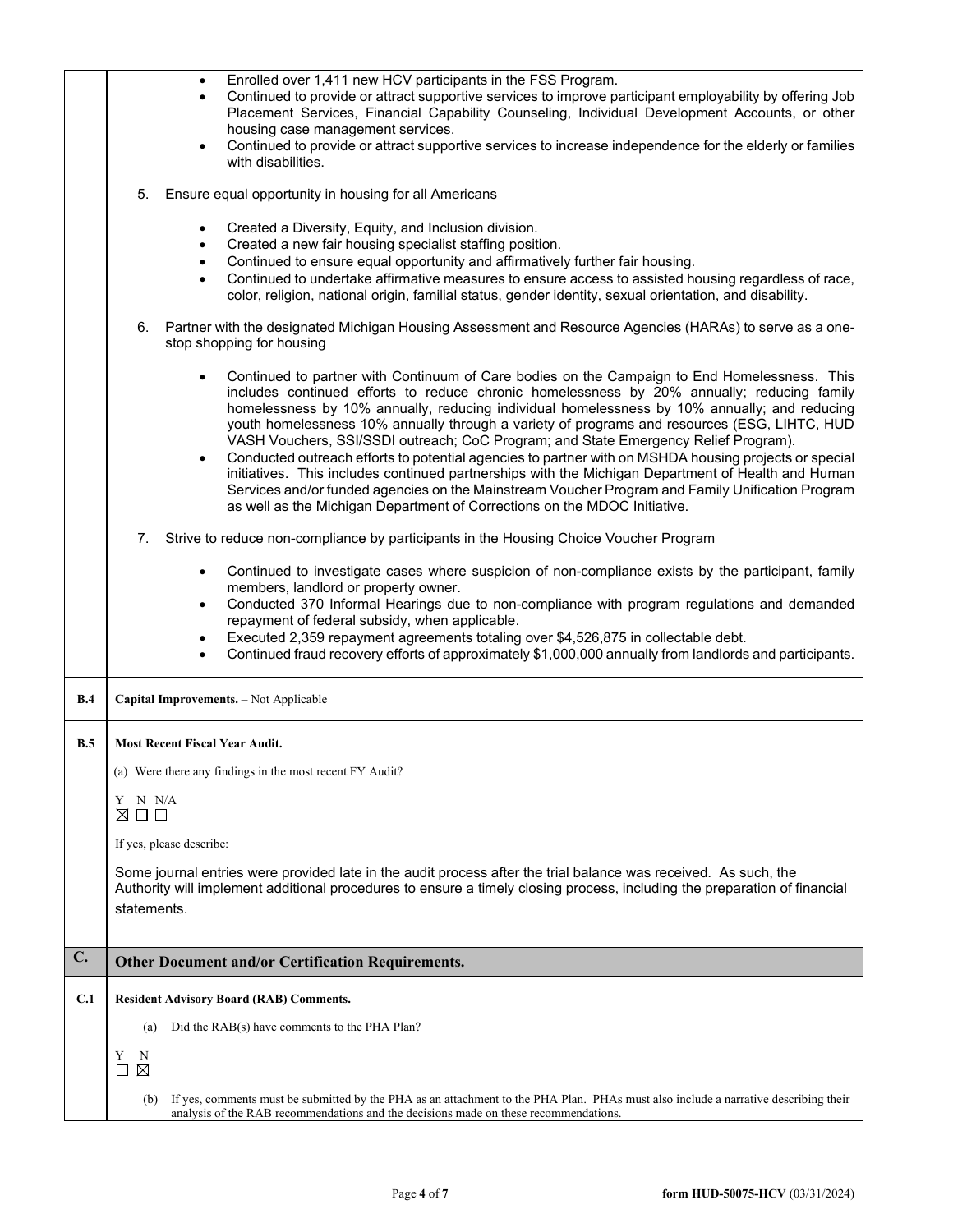| C.2 | <b>Certification by State or Local Officials.</b>                                                                                                                                                                                                                                                                                                                                                                                                                                                                                                                                                                        |  |  |  |
|-----|--------------------------------------------------------------------------------------------------------------------------------------------------------------------------------------------------------------------------------------------------------------------------------------------------------------------------------------------------------------------------------------------------------------------------------------------------------------------------------------------------------------------------------------------------------------------------------------------------------------------------|--|--|--|
|     | Form HUD 50077-SL, Certification by State or Local Officials of PHA Plans Consistency with the Consolidated Plan, must be submitted by the<br>PHA as an electronic attachment to the PHA Plan.                                                                                                                                                                                                                                                                                                                                                                                                                           |  |  |  |
| C.3 | Civil Rights Certification/ Certification Listing Policies and Programs that the PHA has Revised since Submission of its Last Annual Plan.                                                                                                                                                                                                                                                                                                                                                                                                                                                                               |  |  |  |
|     | Form HUD-50077-ST-HCV-HP, PHA Certifications of Compliance with PHA Plan, Civil Rights, and Related Laws and Regulations<br>Including PHA Plan Elements that Have Changed, must be submitted by the PHA as an electronic attachment to the PHA Plan.                                                                                                                                                                                                                                                                                                                                                                     |  |  |  |
| C.4 | Challenged Elements. If any element of the PHA Plan is challenged, a PHA must include such information as an attachment with a description of<br>any challenges to Plan elements, the source of the challenge, and the PHA's response to the public.<br>(a) Did the public challenge any elements of the Plan?<br>Y<br>N<br>⊠<br>П<br>If yes, include Challenged Elements.                                                                                                                                                                                                                                               |  |  |  |
| D.  | <b>Affirmatively Furthering Fair Housing (AFFH).</b>                                                                                                                                                                                                                                                                                                                                                                                                                                                                                                                                                                     |  |  |  |
| D.1 | <b>Affirmatively Furthering Fair Housing (AFFH).</b>                                                                                                                                                                                                                                                                                                                                                                                                                                                                                                                                                                     |  |  |  |
|     | Provide a statement of the PHA's strategies and actions to achieve fair housing goals outlined in an accepted Assessment of Fair Housing<br>(AFH) consistent with 24 CFR § 5.154(d)(5). Use the chart provided below. (PHAs should add as many goals as necessary to overcome fair<br>housing issues and contributing factors.) Until such time as the PHA is required to submit an AFH, the PHA is not obligated to complete<br>this chart. The PHA will fulfill, nevertheless, the requirements at 24 CFR § 903.7(o) enacted prior to August 17, 2015. See Instructions for<br>further detail on completing this item. |  |  |  |
|     | <b>Fair Housing Goal:</b>                                                                                                                                                                                                                                                                                                                                                                                                                                                                                                                                                                                                |  |  |  |
|     | Describe fair housing strategies and actions to achieve the goal                                                                                                                                                                                                                                                                                                                                                                                                                                                                                                                                                         |  |  |  |
|     | See Attachment A for fair housing strategies and goals.                                                                                                                                                                                                                                                                                                                                                                                                                                                                                                                                                                  |  |  |  |
|     | <b>Fair Housing Goal:</b>                                                                                                                                                                                                                                                                                                                                                                                                                                                                                                                                                                                                |  |  |  |
|     | Describe fair housing strategies and actions to achieve the goal                                                                                                                                                                                                                                                                                                                                                                                                                                                                                                                                                         |  |  |  |
|     | <b>Fair Housing Goal:</b>                                                                                                                                                                                                                                                                                                                                                                                                                                                                                                                                                                                                |  |  |  |
|     | Describe fair housing strategies and actions to achieve the goal                                                                                                                                                                                                                                                                                                                                                                                                                                                                                                                                                         |  |  |  |
|     |                                                                                                                                                                                                                                                                                                                                                                                                                                                                                                                                                                                                                          |  |  |  |

# **Instructions for Preparation of Form HUD-50075-HCV Annual PHA Plan for HCV-Only PHAs**

**A. PHA Information.** All PHAs must complete this section. (24 CFR §903.4)

**A.1** Include the full **PHA Name**, **PHA Code**, **PHA Type**, **PHA Fiscal Year Beginning** (MM/YYYY), **Number of Housing Choice Vouchers (HCVs), PHA Plan Submission Type**, and the **Availability of Information**, specific location(s) of all information relevant to the public hearing and proposed PHA Plan.

**\_\_\_\_\_\_\_\_\_\_\_\_\_\_\_\_\_\_\_\_\_\_\_\_\_\_\_\_\_\_\_\_\_\_\_\_\_\_\_\_\_\_\_\_\_\_\_\_\_\_\_\_\_\_\_\_\_\_\_\_\_\_\_\_\_\_\_\_\_\_\_\_\_\_\_**

**PHA Consortia**: Check box if submitting a Joint PHA Plan and complete the table. [\(24 CFR §943.128\(a\)\)](http://ecfr.gpoaccess.gov/cgi/t/text/text-idx?c=ecfr&sid=cc31cf1c3a2b84ba4ead75d35d258f67&rgn=div5&view=text&node=24:4.0.3.1.10&idno=24#24:4.0.3.1.10.2.5.7)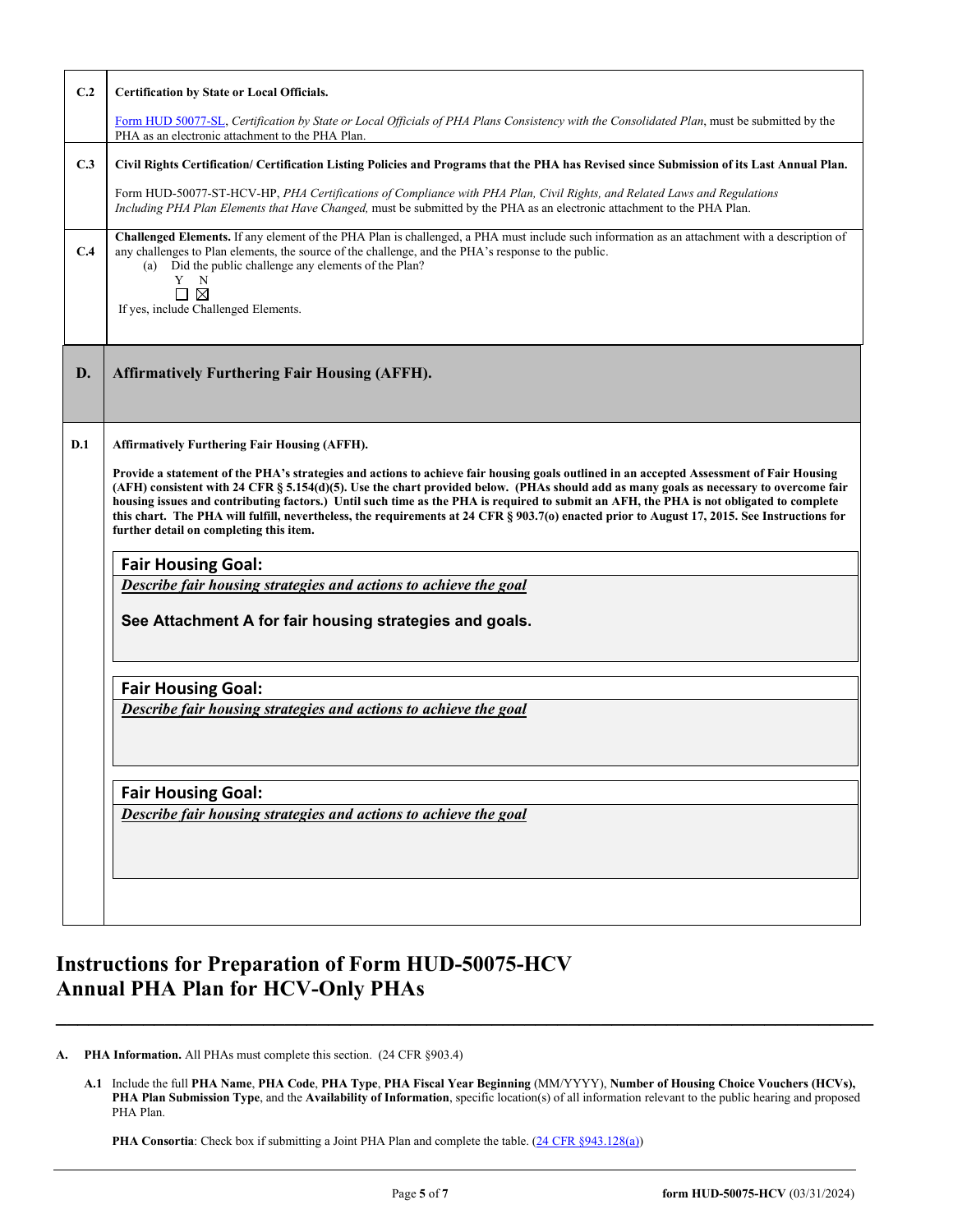## **B.** Plan **Elements.** All PHAs must complete this section. [\(24 CFR §903.11\(c\)\(3\)\)](http://ecfr.gpoaccess.gov/cgi/t/text/text-idx?c=ecfr&sid=c84b8750d7c9fcd46c0c7546aeb860cf&rgn=div5&view=text&node=24:4.0.3.1.3&idno=24#24:4.0.3.1.3.2.5.8)

#### **B.1 Revision of Existing PHA Plan Elements.** PHAs must:

Identify specifically which plan elements listed below that have been revised by the PHA. To specify which elements have been revised, mark the "yes" box. If an element has not been revised, mark "no."

 **Statement of Housing Needs and Strategy for Addressing Housing Needs.** Provide a statement addressing the housing needs of low-income, very low-income and extremely low-income families and a brief description of the PHA's strategy for addressing the housing needs of families who reside in the jurisdiction served by the PHA and other families who are on the Section 8 tenant-based assistance waiting lists. The statement must identify the housing needs of (i) families with incomes below 30 percent of area median income (extremely low-income); (ii) elderly families (iii) households with individuals with disabilities, and households of various races and ethnic groups residing in the jurisdiction or on the public housing and Section 8 tenantbased assistance waiting lists. The statement of housing needs shall be based on information provided by the applicable Consolidated Plan, information provided by HUD, and generally available data. The identification of housing needs must address issues of affordability, supply, quality, accessibility, size of units, and location. Once the PHA has submitted an Assessment of Fair Housing (AFH), which includes an assessment of disproportionate housing needs in accordance with 24 CFR 5.154(d)(2)(iv), information on households with individuals with disabilities and households of various races and ethnic groups residing in the jurisdiction or on the waiting lists no longer needs to be included in the Statement of Housing Needs and Strategy for Addressing Housing Needs. (24 CFR § 903.7(a)).

The identification of housing needs must address issues of affordability, supply, quality, accessibility, size of units, and location.  $(24 \text{ CFR } \text{§}903.7(a)(2)(i))$ Provide a description of the ways in which the PHA intends, to the maximum extent practicable, to address those housing needs in the upcoming year and the PHA's reasons for choosing its strategy.  $(24 \text{ CFR } \frac{§903.7(a)(2)(ii)}{i})$ 

□ Deconcentration and Other Policies that Govern Eligibility, Selection, and Admissions. A statement of the PHA's policies that govern resident or tenant eligibility, selection and admission including admission preferences for HCV. [\(24 CFR §903.7\(b\)\)](http://ecfr.gpoaccess.gov/cgi/t/text/text-idx?c=ecfr&sid=b44bf19bef93dd31287608d2c687e271&rgn=div5&view=text&node=24:4.0.3.1.3&idno=24#24:4.0.3.1.3.2.5.5)

 **Financial Resources.** A statement of financial resources, including a listing by general categories, of the PHA's anticipated resources, such as PHA HCV funding and other anticipated Federal resources available to the PHA, as well as tenant rents and other income available to support tenant-based assistance. The statement also should include the non-Federal sources of funds supporting each Federal program and state the planned use for the resources. [\(24 CFR §903.7\(c\)\)](http://ecfr.gpoaccess.gov/cgi/t/text/text-idx?c=ecfr&sid=b44bf19bef93dd31287608d2c687e271&rgn=div5&view=text&node=24:4.0.3.1.3&idno=24)

 **Rent Determination.** A statement of the policies of the PHA governing rental contributions of families receiving tenant-based assistance, discretionary minimum tenant rents, and payment standard policies. [\(24 CFR §903.7\(d\)\)](http://ecfr.gpoaccess.gov/cgi/t/text/text-idx?c=ecfr&sid=b44bf19bef93dd31287608d2c687e271&rgn=div5&view=text&node=24:4.0.3.1.3&idno=24#24:4.0.3.1.3.2.5.5)

**Operation and Management.** A statement that includes a description of PHA management organization, and a listing of the programs administered by the PHA. [\(24 CFR §903.7\(e\)\)](http://ecfr.gpoaccess.gov/cgi/t/text/text-idx?c=ecfr&sid=b44bf19bef93dd31287608d2c687e271&rgn=div5&view=text&node=24:4.0.3.1.3&idno=24#24:4.0.3.1.3.2.5.5).

 **Informal Review and Hearing Procedures.** A description of the informal hearing and review procedures that the PHA makes available to its applicants. [\(24 CFR §903.7\(f\)\)](http://ecfr.gpoaccess.gov/cgi/t/text/text-idx?c=ecfr&sid=b44bf19bef93dd31287608d2c687e271&rgn=div5&view=text&node=24:4.0.3.1.3&idno=24#24:4.0.3.1.3.2.5.5)

 **Homeownership Programs**. A statement describing any homeownership programs (including project number and unit count) administered by the agency under section 8y of the 1937 Act, or for which the PHA has applied or will apply for approval. [\(24 CFR §903.7\(k\)\)](http://ecfr.gpoaccess.gov/cgi/t/text/text-idx?c=ecfr&sid=b44bf19bef93dd31287608d2c687e271&rgn=div5&view=text&node=24:4.0.3.1.3&idno=24#24:4.0.3.1.3.2.5.5)

 **Self Sufficiency Programs and Treatment of Income Changes Resulting from Welfare Program Requirements.** A description of any PHA programs relating to services and amenities coordinated, promoted, or provided by the PHA for assisted families, including those resulting from the PHA's partnership with other entities, for the enhancement of the economic and social self-sufficiency of assisted families, including programs provided or offered as a result of the PHA's partnerships with other entities, and activities subject to Section 3 of the Housing and Community Development Act of 1968 (24 CFR Part 135) and under requirements for the Family Self-Sufficiency Program and others. Include the program's size (including required and actual size of the FSS program) and means of allocating assistance to households.  $(24 \text{ CFR } $903.7(l)(i))$  Describe how the PHA will comply with the requirements of section 12(c) and (d) of the 1937 Act that relate to treatment of income changes resulting from welfare program requirements. (24 [CFR §903.7\(l\)\(](http://ecfr.gpoaccess.gov/cgi/t/text/text-idx?c=ecfr&sid=13734845220744370804c20da2294a03&rgn=div5&view=text&node=24:4.0.3.1.3&idno=24#24:4.0.3.1.3.2.5.5)iii)).

■ **Substantial Deviation.** PHA must provide its criteria for determining a "substantial deviation" to its 5-Year Plan. [\(24 CFR §903.7\(r\)\(2\)\(i\)\)](http://ecfr.gpoaccess.gov/cgi/t/text/text-idx?c=ecfr&sid=13734845220744370804c20da2294a03&rgn=div5&view=text&node=24:4.0.3.1.3&idno=24#24:4.0.3.1.3.2.5.5)

 **Significant Amendment/Modification**. PHA must provide its criteria for determining a "Significant Amendment or Modification" to its 5-Year and Annual Plan.

If any boxes are marked "yes", describe the revision(s) to those element(s) in the space provided.

- **B.2 New Activities.** This section refers to new capital activities which is not applicable for HCV-Only PHAs.
- **B.3 Progress Report.** For all Annual Plans following submission of the first Annual Plan, a PHA must include a brief statement of the PHA's progress in meeting the mission and goals described in the 5-Year PHA Plan. [\(24 CFR §903.11\(c\)\(3\),](http://ecfr.gpoaccess.gov/cgi/t/text/text-idx?c=ecfr&sid=c84b8750d7c9fcd46c0c7546aeb860cf&rgn=div5&view=text&node=24:4.0.3.1.3&idno=24#24:4.0.3.1.3.2.5.7) [24 CFR §903.7\(r\)\(1\)\)](http://ecfr.gpoaccess.gov/cgi/t/text/text-idx?c=ecfr&sid=663ef5e048922c731853f513acbdfa81&rgn=div5&view=text&node=24:4.0.3.1.3&idno=24#24:4.0.3.1.3.2.5.5)
- **B.4 Capital Improvements.** This section refers to PHAs that receive funding from the Capital Fund Program (CFP) which is not applicable for HCV-Only PHAs
- **B.5 Most Recent Fiscal Year Audit.** If the results of the most recent fiscal year audit for the PHA included any findings, mark "yes" and describe those findings in the space provided.  $(24 \text{ CFR } \frac{§903.7(p)}{p})$
- **C. Other Document and/or Certification Requirements.**